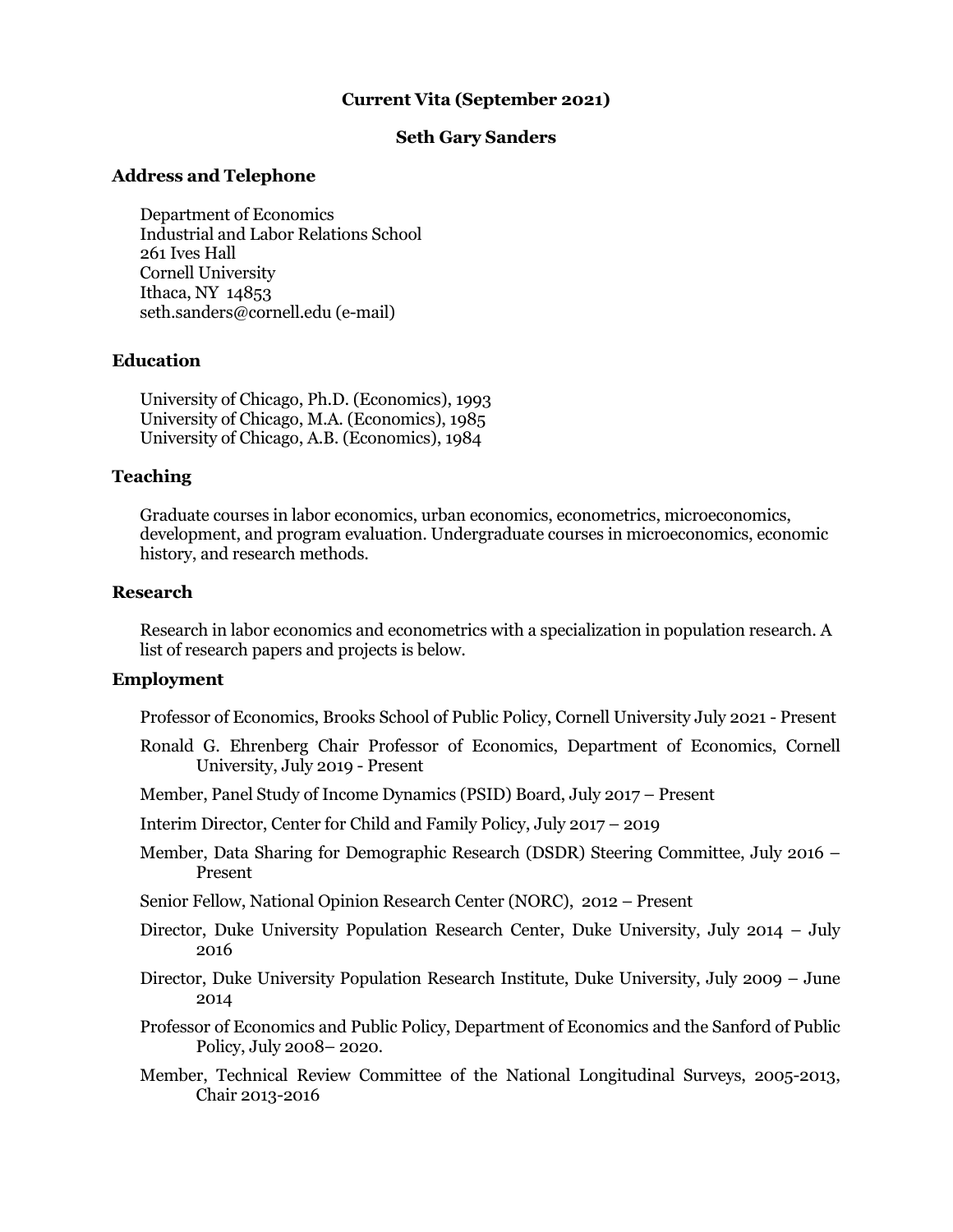- Director, Maryland Population Research Center, University of Maryland, July 2004 June 2008.
- Professor of Economics, Department of Economics, University of Maryland, August 2003 June 2008.
- Associate Director, Maryland Population Research Center, University of Maryland, July 2000 – June 2004.
- Associate Professor of Economics, Department of Economics, University of Maryland, August 1999 – 2003.
- National Fellow, Hoover Institution, Stanford University, September 1998 1999.
- Associate Professor of Economics and Public Policy, Carnegie Mellon University, H. John Heinz School of Public Policy and Management, July 1998 – August 1999.
- Research Director, Carnegie Mellon Research Census Data Center (RDC), Carnegie Mellon University, September 1995 – August 1999 (with Steve Klepper).
- Assistant Professor of Economics and Public Policy, Carnegie Mellon University, H. John Heinz School of Public Policy and Management, September 1991 – June 1998.

Research Assistant, NORC/University of Chicago (V. Joseph Hotz), January 1988 - June 1991

Economist, U.S. Commission on Civil Rights, Summer, 1987

### **Books**

1. Duleep, Harriet, Mark Regets, Seth G. Sanders and Phanindra V. Wunnava, *Human Capital Investment: A History of Asian Immigrants and Their Family Ties*, Palgrave MacMillan, 2020, doi: 10.1007/978-3-030-47083-8*.*

#### **Referred Articles**

- 1. Aassve, A., Cavalli, N., Mencarini, L., Plach, S., & Sanders, S. Early assessment of the relationship between the COVID-19 pandemic and births in high-income countries, *Proceedings of the National Academy of Sciences*. Sep 2021, 118 (36) e2105709118; DOI: 10.1073/pnas.2105709118
- 2. Aaronson, D., Mazumder, B. Sanders, S.G., & Taylor, E. Estimating the Effect of School Quality on Mortality in the Presence of Migration: Evidence from the Jim Crow South, *Journal of Labor Economics,* 2021 39:2, 527-558*.*
- 3. Rho, D., & Sanders, S. G. Immigrant Earnings Assimilation in the United States: A Panel Analysis, *Journal of Labor Economics,* 2021 39:1, 37-78*.*
- 4. Kranton R., Pease, M., Sanders, S. G., & Huettel, S. Groupy and Not Groupy Behavior: Deconstructing Bias in Social Preferences, *Proceedings of the National Academy of Sciences,* Sep 2020, 117 (35) 21185-21193; DOI: 10.1073/pnas.1918952117
- 5. Black, D. A., Hsu, Y-C, Sanders, S. G., Schofield, L. S., & Taylor, L. J., (2017). The Methuselah Effect: The Pernicious Impact of Unreported Deaths on Old-Age Mortality Estimates*. Demography*, 54(6), 2001-2024. PMID: 29094262.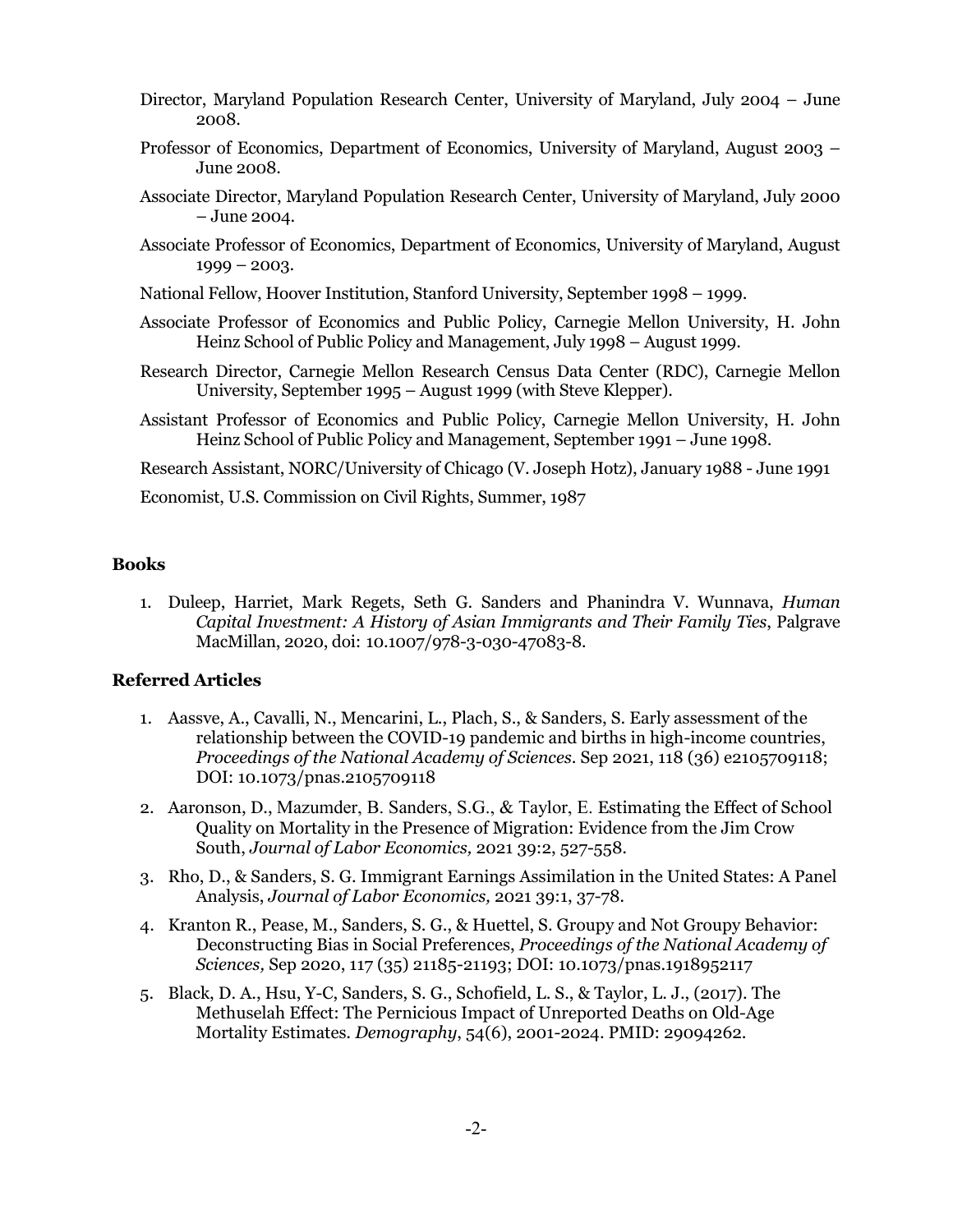- 6. Black, D. A., Hsu, Y-C, Sanders, S. G., & Taylor, L. J., (2017). Combining forward and backward mortality estimation. *Population Studies*, 71(3), 1-12. PMID: 28610548.
- 7. Arcidiacono, P., Beauchamp, A., Hull, M., & Sanders, S. G., (2015). Exploring the Racial Divide in Education and the Labor Market through Evidence from Interracial Families. *Journal of Human Capital*, 9(2), 198-238.
- 8. Black, D., Sanders, S. G., Taylor, E. J., & Taylor, L. J., (2015*).* The Impact of the Great Migration on Mortality of African. *American Economic Review*, 105(2), 477-503.
- 9. Israel, S., Caspi, A., Belsky, D. W., Harrington, L., Hogan, S., Houts, R., Ramrakha, S. Sanders, S. G., Poulton, R. & Moffitt, T.E., (2014). Credit scores, cardiovascular disease risk, and human capital**.** *Proceedings of the National Academy of Science*, 2014 111 (48) 17087-17092,doi:10.1073/pnas.1409794111.
- 10. Andersson, F., Garcia-Perez, M., Haltiwanger, J., McCue, K., & Sanders, S. G., (2014). Workplace Concentration of Immigrants. *Demography***:** 51(6), 2281-2306.
- 11. Gorsuch, M. M., Sanders, S. G., & Wu, B. (2014). Tooth Loss in Appalachia and the Mississippi Delta Relative to Other Regions in the United States, 1999-2010*. American Journal of Public Health*, 104(5), 85-91.
- 12. Black, D. A., Kolesnikova, N., Sanders, S. G., & Taylor, L. J., (2013). The role of location in evaluating racial wage disparity. *IZA Journal of Labor Economics*, 2(2), https://doi.org/10.1186/2193-8997-2-2.
- 13. Black, D. A., Kolesnikova, N., Sanders, S. G., & Taylor, L. J., (2013). Are Children Normal? *Review of Economics and Statistics*, 95(1), 21-33
- 14. Fajnzylber, F., Sanders, S. G., & Hotz, V. J., (2010). An Economic Model of Amniocentesis. *Choice Advances in Life Course, Advances in Life Course Research,* 15(1), 11-26, ISSN 1040-2608. PMID: 21516255.
- 15. Black, D. A., Haviland, A., Sanders, S. G. & Taylor, L. J., (2008). Gender Wage Differences Among the Highly Educated, *Journal of Human Resources*, 43(3), 630- 659.
- 16. Black, D. A., Sanders, S. G., Taylor, L. J., (2008). The Economics of Lesbian and Gay Families, *Journal of Economic Perspectives*, 2(2), 53-70.
- 17. Black, D. A., Haviland, A., Sanders, S. G., & Taylor, L. J., (2006). Why do Minority Men Earn Less? A Study of Wage Differentials among the Highly Educated, *Review of Economics and Statistics*, 88(2), 300-313.
- 18. Seltzer, J., Bachrach, C., Bianchi, S., Bledsoe, C., Caper, L., Chase-Lansdale, L., DiPriete, L., Hotz, V. J., Morgan, P., Sanders, S. G., & Thomas, D., (2005). Explaining Family Change and Variation: Challenges for Demographers. *Journal of Marriage and Family*, 67(4), 908-925. PMID: 20376277.
- 19. Black, D. A., McKinnish, T., & Sanders, S. G., (2005). Tight Labor Markets and the Demand for Education: Evidence from the Coal Boom and Bust. *Industrial and Labor Relations Review*, 59(1), 3-16.
- 20. Hotz, V. J., McElroy, S., & Sanders, S. G., (2005). Assessing the Effects of Teenage Childbearing on Maternal Outcomes in the U.S.: Exploiting a Natural Experiment, *Journal of Human Resources*, 40(3), 683-715.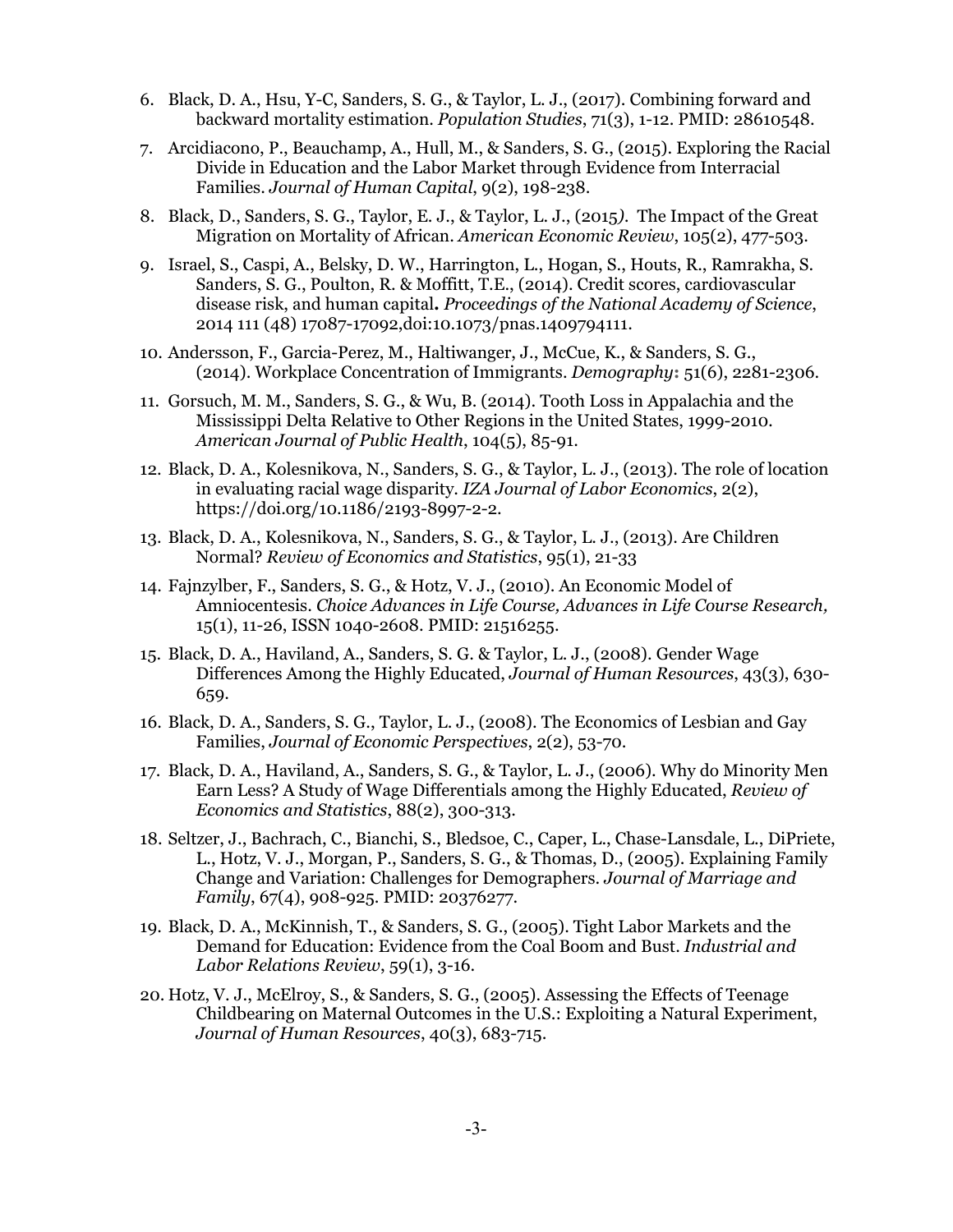- 21. Black, D. A., McKinnish, T., & Sanders, S. G., (2005). The Economic Impact of the Coal Boom and Bust, *Economic Journal*, 115(502), 444-471.
- 22. Black, D. A., Sanders, S. G., & Taylor, L. J., (2003). Measurement of Higher Education in the Census and CPS, *Journal of the American Statistical Association,* 98(463), 545- 554.
- 23. Black, D. A., McKinnish, T. & Sanders, S. G., (2003). Does the Availability of High-Wage Jobs for Low-Skilled Men Affects AFDC Expenditures: Evidence from Shocks to the Coal and Steel Industries. *Journal of the Public Economics*, 87(9-10), 1919-1940.
- 24. Black, D. A., Sanders, S. G., & Taylor, E. J., (2003). The Economic Rewards to Studying Economics, *Economic Inquiry*, 41(3), 365-377.
- 25. Black, D. A., Makar, H., Sanders, S. G., & Taylor, L. J., (2003). The Effect of Sexual Orientation on Earnings. *Industrial and Labor Relations Review*, 56(3), 449-469.
- 26. Black, D. A., McKinnish, T., & Sanders, S. G., (2002). Are We Understanding the Impact of Economic Conditions on Welfare Rolls? *Australian Journal of Labour Economics*, 5(4), 489-505
- 27. Nagin, D., Rebitzer, J., Sanders, S. G. & Taylor, L. J. (2002). Monitoring, Motivation and Management: An Analysis of a Field Experiment. *American Economic Review*, 92(4), 850-873.
- 28. Black, D. A., Daniel, K. & Sanders, S. G., (2002). The Impact of Economic Conditions on Participation in Disability Program: Evidence from the Coal Boom and Bust. *American Economic Review*, 92(1), 27-50.
- 29. Black, D. A., Gates, G., Sanders, S. G., & Taylor, E. J., (2002). Why Do Gay Men Live in San Francisco? *Journal of Urban Economics*, 51(1), 54-76.
- 30. Black, D. A., Gates, G., Sanders, S. G., & Taylor, E. J., (2000). Demographics of the Gay and Lesbian Population in the United States: Evidence from Available Systematic Data Sources. *Demography*, 37(2), 139-154.
- 31. Daponte, B., Sanders, S. G., & Taylor, L. J., (1999). Why Do Eligible Households Not Use Food Stamps? Evidence from an Experiment. *Journal of Human Resources*, 34(3), 612-628.
- 32. McKinnish, T., Sanders, S. G., & Smith, J. (1999). Estimates of Effective Guarantees and Tax Rates in the AFDC Program for the Post-OBRA Period. *Journal of Human Resources*, 34(2), 312-345.
- 33. Daponte, B., Lewis, G., Sanders, S. G., & Taylor, L. J., (1998). Food Pantry Use Among Low-Income Households in Allegheny County, Pennsylvania. *Journal of Nutrition Education*, 30(1), 50-57.
- 34. Hotz, V. J., Mullin, C., & Sanders, S. G., (1997). Bounding Causal Effects Using Data from a Contaminated Natural Experiment: Analyzing the Effects of Teenage Childbearing*. Review of Economic Studies*, 64(4), 575-603.
- 35. Miller, R. A., & Sanders, S. G., (1997). Human Capital Development and Welfare Participation. *Carnegie-Rochester Conference Series on Public Policy*, 46, 1-47.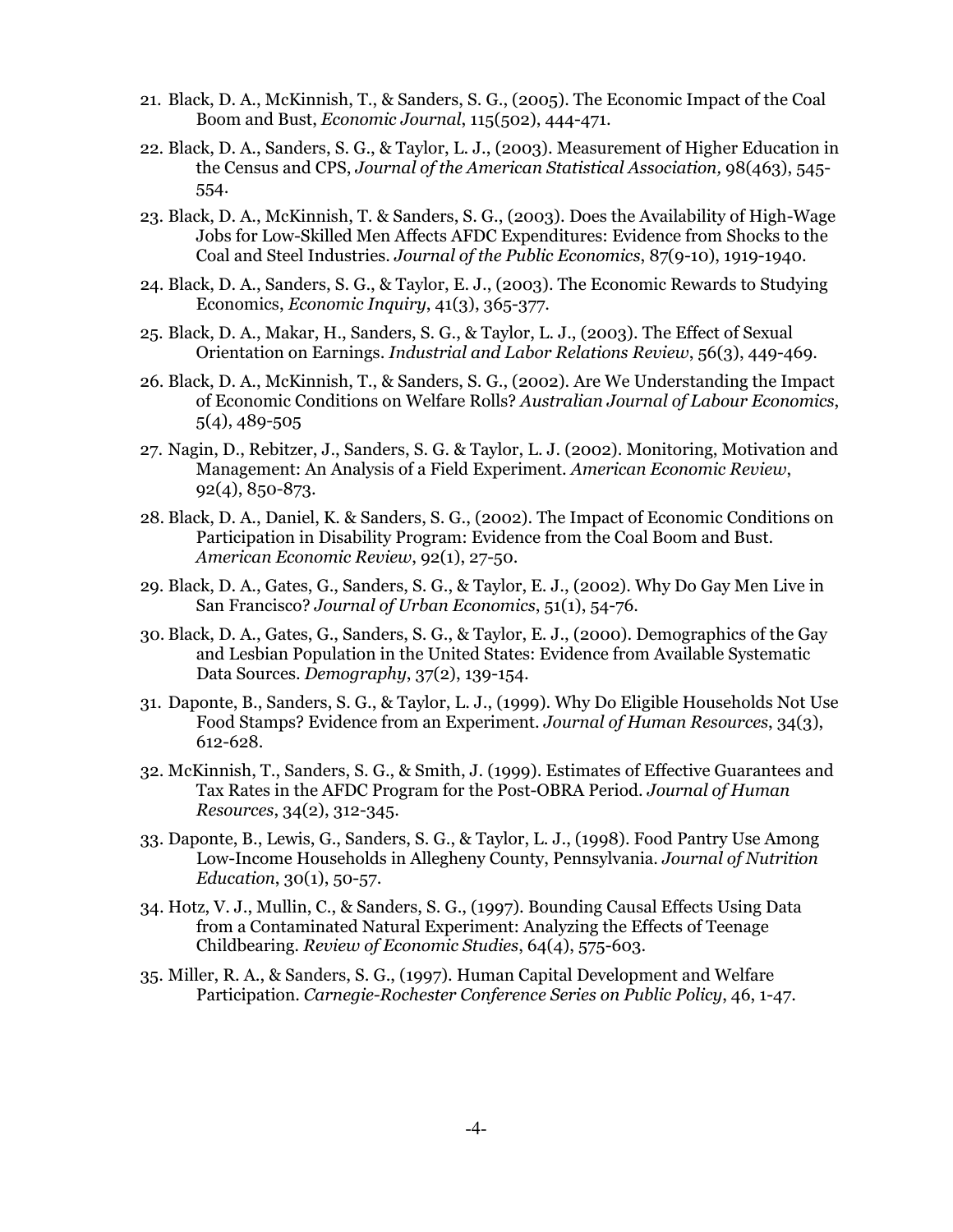- 36. Hotz, V. J., Miller, R. A., Sanders, S. G., & Smith, J. A. (1994). A Simulation Estimator for Sequential Models of Discrete Choice. *Review of Economic Studies*, 61(2), 265- 289.
- 37. Duleep, H. O., & Sanders, S. G., (1994). Empirical Regularities across Cultures: The Effect of Children on Women's Work. *Journal of Human Resources*, 29(2), 328-347.
- 38. Duleep, H. O., & Sanders, S. G., (1993). The Decision to Work by Married Immigrant Women: Evidence from Asian Women. *Industrial and Labor Relations Review*, 46(4), 677-690.
- 39. Duleep, H. O., & Sanders, S. G., (1992). Discrimination at the Top: American-Born Asian Men, *Industrial Relations*. 31(3), 416-432.

# **Other Publications**

- 40. Kranton R., & Sanders, S. G., (2017). Groupy vs. Non Groupy Social Preferences: Personality, Region, and Political Party. *American Economic Review Papers and Proceedings*, 107(5), 65-69.
- 41. Sanders, S. G., (2011). Crime and the family: Lessons from teenage childbearing*,* in Controlling Crime: Strategies and Tradeoffs, Philip J. Cook, Jens Ludwig and Justin McCrary, eds., NBER
- 42. Hotz, V. J., McElroy, S., & Sanders, S. G. (1996). The Impact of Teenage Childbearing on the Mothers and the Consequences of those Impacts for Government, in Kids Having Kids: Economic Cost and Social Consequences of Teen Pregnancy, Rebecca Maynard, ed., Urban Institute Press.
- 43. Hotz, V. J., McElroy, S., & Sanders, S. G. (1996). The Costs and Consequences of Teenage Childbearing for Mothers. *Chicago Policy Review,* 1(1), 55-94,
- 44. Black, D. A., Daniel, K. & Sanders, S. G., (1995). The Rise and Fall of King Coal. Kentucky Annual Economic Report.
- 45. Daponte, B., Lewis, G., Sanders, S. G., & Taylor, L. J., (1994). An Examination of Food Pantry Use. *United Way*.
- 46. Hotz, V. J., Mullin, C., & Sanders, S. G., (1994). Bounding Treatment Effects in Experimental Evaluations Subject to Post-Randomization Treatment Choice. Bulletin of the International Statistical Institute, 49th Session.

# **Other Papers and Work in Draft Form**

- 1. Ribar, D., Sanders, S. G., & Thibout, C. (2020). Dissolution, Conflict and Australian Children's Developmental Outcomes*, Review of Economics of the Household, submitted*
- 2. Sanders, S. G., Dale, W., Olsson, H., Schofield, L., Schumm, P. and Waite, L. (2018). Using Response Time Data from Social Science Surveys to Model Cognition and Cognitive Decline.
- 3. Black, D. A., Hsu, Y-C, Sanders, S. G., Schofield, L. S., & Taylor, L. J., (2017). Regional Variation in Intergenerational Mobility: Theoretical Insights and New Evidence.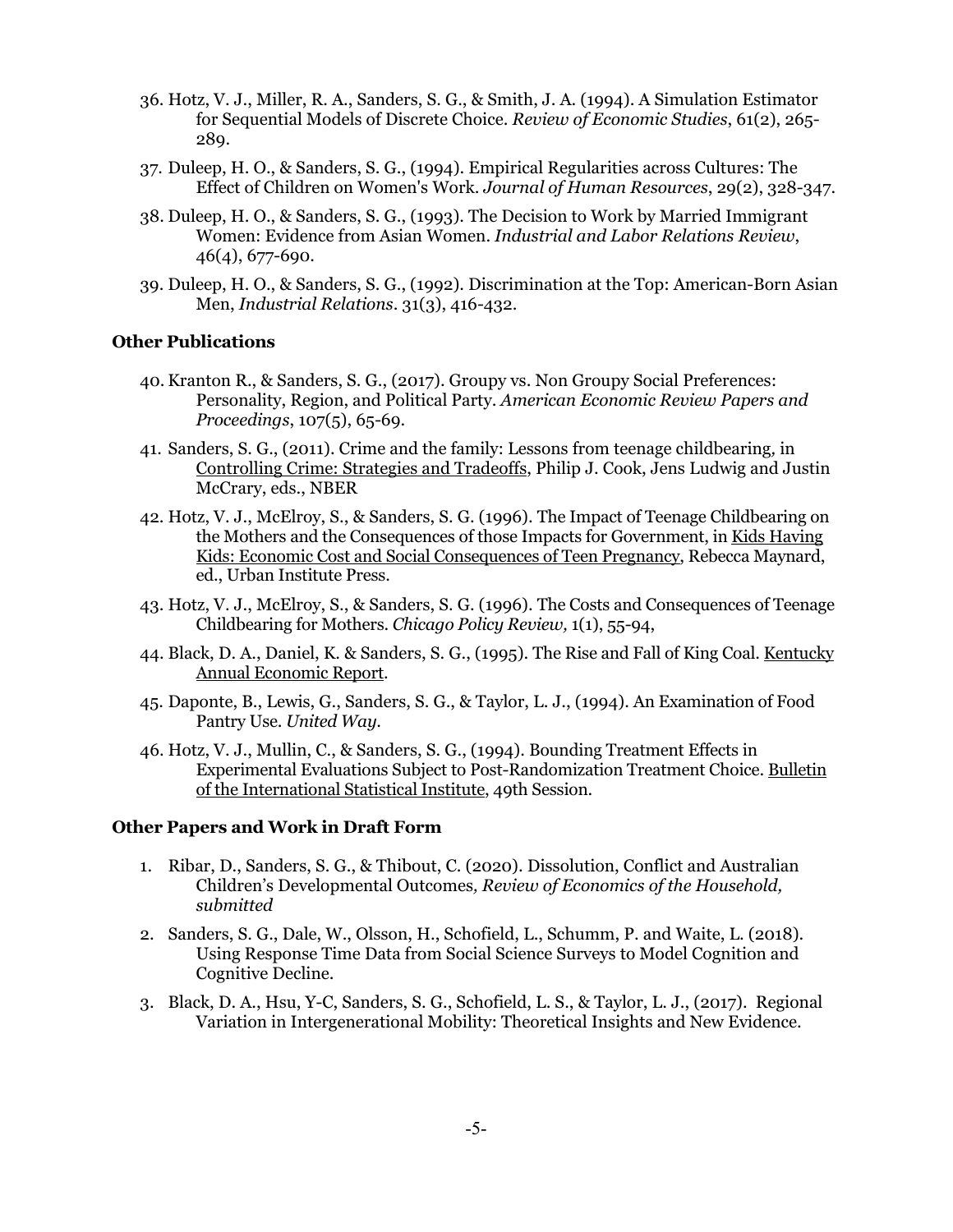- 4. Bohn, S. & Sanders, S. G., (2015). Refining the Estimation of Immigration's Labor Market Effects.
- 5. Black, D. A., Gates, G., Sanders, S. G. & Taylor, E. J., Same Sex Couples in the 2000 Census. How Many are Gay?

#### **Fellowships and Grants**

- R01 Research Grant (\$1,300,000) from the National Institute of Child Health and Development, 2017 - 2022, "The Heterogeneous Effects of Education on Health and Productivity." (S. Sanders, PI)
- R21 Research Grant (\$275,000) from the National Institute of Child Health and Development, 2017 - 2019,"Using Response Time Data from Social Science Surveys to Model Behavioral Outcomes, 2016-2018" (S. Sanders. PI)
- AS Research Grant (\$100,000) from the National Institute of Aging, 2017 2018,"Using Response Time Data from Social Science Surveys to Model Behavioral Outcomes," (A. O'Rand. PI)
- R21 Research Grant (\$275,000) from the National Institute of Child Health and Development, 2016 - 2018, "Constructing Life Course and Intergenerational Data Through Census Data Linkages" (J. Ferrie, PI)
- P2C R24 Research Grant (\$1,000,00) from the National Institute of Child Health and Development, 2015 - 2020, "Duke Population Research Institute. Center Infrastructure Proposal." (S. Sanders, PI)
- Research Grant (\$3,000,000) from the National Science Foundation, 2011- 2016, "Triangle Research Network." (J. Rieter, PI)
- R24 Research Grant (\$750,000) from the National Institute of Child Health and Development, 2010 - 2015, "Duke Population Research Institute. Center Infrastructure Proposal." (S. Sanders, PI)
- R01 Research Grant (\$1,200,000) from the National Institute of Child Health and Development, 2009 - 2013, " The Promised Land? The Great Migration and Economic Progress of African Americans" (with L. Taylor (PI) and D. Black)
- R24 Research Grant (\$2,100,000) from the National Institute of Child Health and Development, 2007 - 2012, "Maryland Population Research Center: Center Infrastructure Proposal." (S. Sanders, PI)
- R01 Research Grant (\$1,500,000) from the National Institute of Child Health and Development, 2007 - 2012, "The Role of Firms in Immigrant Assimilation and Labor Market Adjustment" (with J. Haltiwainger (PI) and F. Anderson)
- Research Contract (\$3,300,000) from the National Institute of Child Health and Development, 2003 - 2006, "Designing New Models for Explaining Family Change and Variation" (P. Morgan, PI).
- Research Contract (\$15,000) from the Appalachian Regional Commission, 2002,-2004 (graduate student support), "An Assessment of Demographic and Socioeconomic Change in Appalachia, 1990-2000" (with D. Black)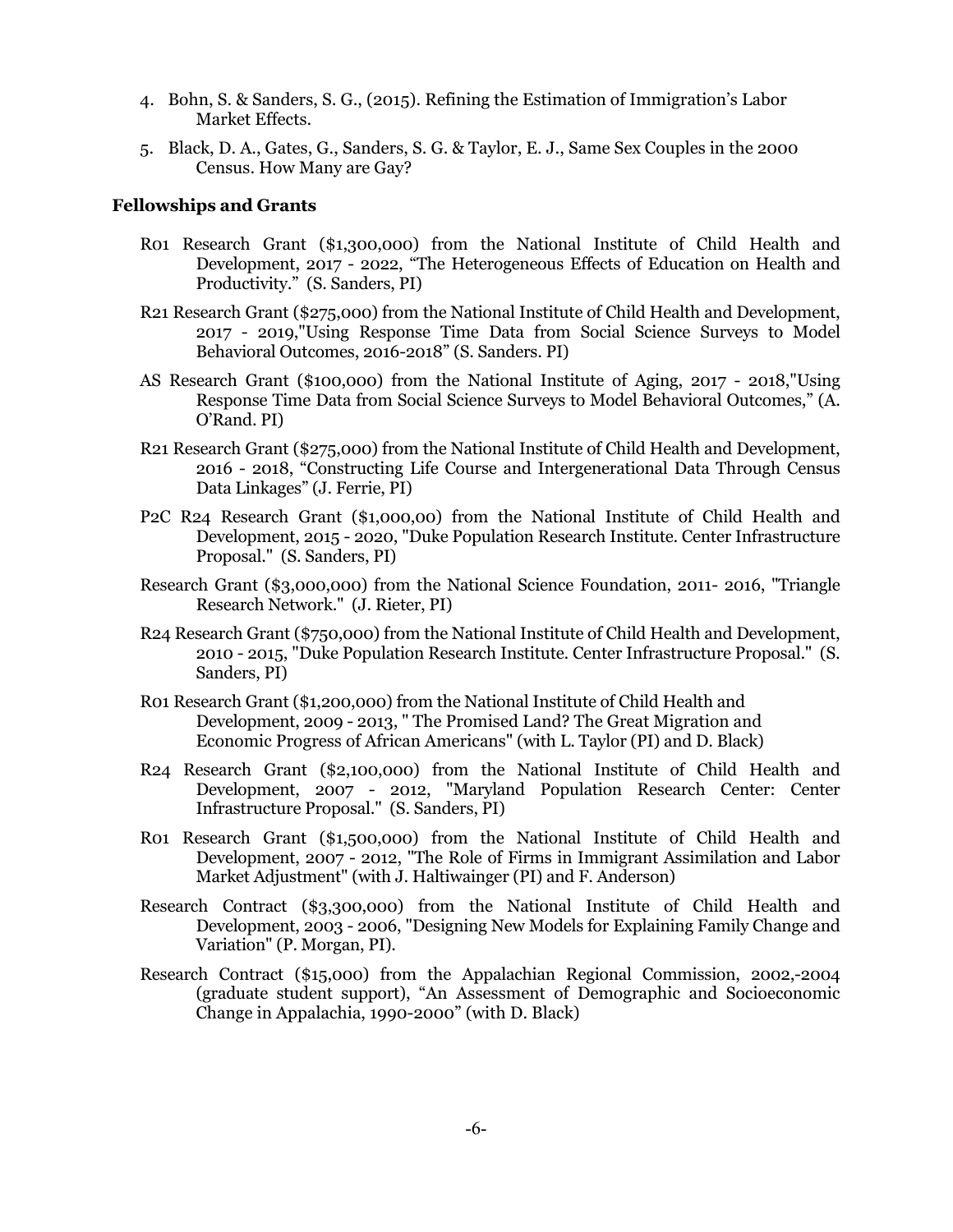- R24 Research Grant (\$2,288,000) from the National Institute of Child Health and Development, 2002 - 2007, "Center on Population, Gender and Social Inequality: Center Infrastructure Proposal" (S. Bianchi, PI).
- R01 Research Grant (\$870,000) from the National Institute of Child Health and Development, 1999 - 2003, "A Demographic Study of Alternative Household Structures" (with D. Black and L. Taylor, S. Sanders, PI).
- Research Grant (\$388,000) from the National Science Foundation, 1999 2003, "Why De-Industrialization Increased AFDC Caseloads: A Comparison of Family Structure and Earnings Effects" (with D. Black (PI) and T. McKinnish)
- R01Research Grant (\$884,000) from the National Institute of Child Health and Development, 1999 - 2003, "Bounding the Effects of Teenage and Illegitimate Births" (with V. Joseph Hotz)
- Research Grant (\$7,500) Faculty Development Fund, Carnegie Mellon University, 1998, "Why Do Low-Income Parents Fail to Enroll their Children in Public Health Insurance Programs? An Experimental Approach"
- Research Grant (\$3,000) Research Initiation Fund, National Consortium on Violence Research, 1998, "When Work Disappears: A Preliminary Investigation into the Relationship between Job Destruction and Crime."
- Research Grant (\$5,800) Faculty Development Fund, Carnegie Mellon University, 1994, "The Rise and Fall of King Coal"
- R01 Research Grant (\$575,000) from the National Institute of Child Health and Development, 1994 - 1997, "Bounding the Effects of Teenage and Illegitimate Births" (with V. Joseph Hotz)
- Research Contract, (\$15,000 in graduate student support) from the Robinhood Foundation, 1994, "Assessing the Costs of Maternal Outcomes to Government of Teenage Childbearing in the U.S." (with V. Joseph Hotz and S. McElroy).
- Research Grant (\$48,000) from the U.S. Department of Agriculture, Food and Nutrition Services, 1993 - 1995, "The Role of Information on Nonparticipation in the Food Stamp Program: An Experimental Approach" (with B. Daponte, G. Lewis, and L. Taylor)
- Research Grant (\$100,000) from The Greater Pittsburgh Community Food Bank, 1992 1993, Food Procurement in Allegheny County", (with B. Daponte, G. Lewis, and L. Taylor)
- Research Grant (\$15,000) from the W. E. Upjohn Institute for Employment Research 1991 1992 The Earnings, Employment, and Economic Status of Asian Families in America (co-principal investigator with Harriet Orcutt Duleep and Mark Regets)

### **Ph.D. Dissertation Chair**

Emma Zhang, Duke University, 2018, Assistant Professor, Yale University.

Lehrman, Rebecca, Duke University, 2018, Facebook Research.

Shi, Ying, Duke University, 2017, Stanford University, Postdoctoral Fellow.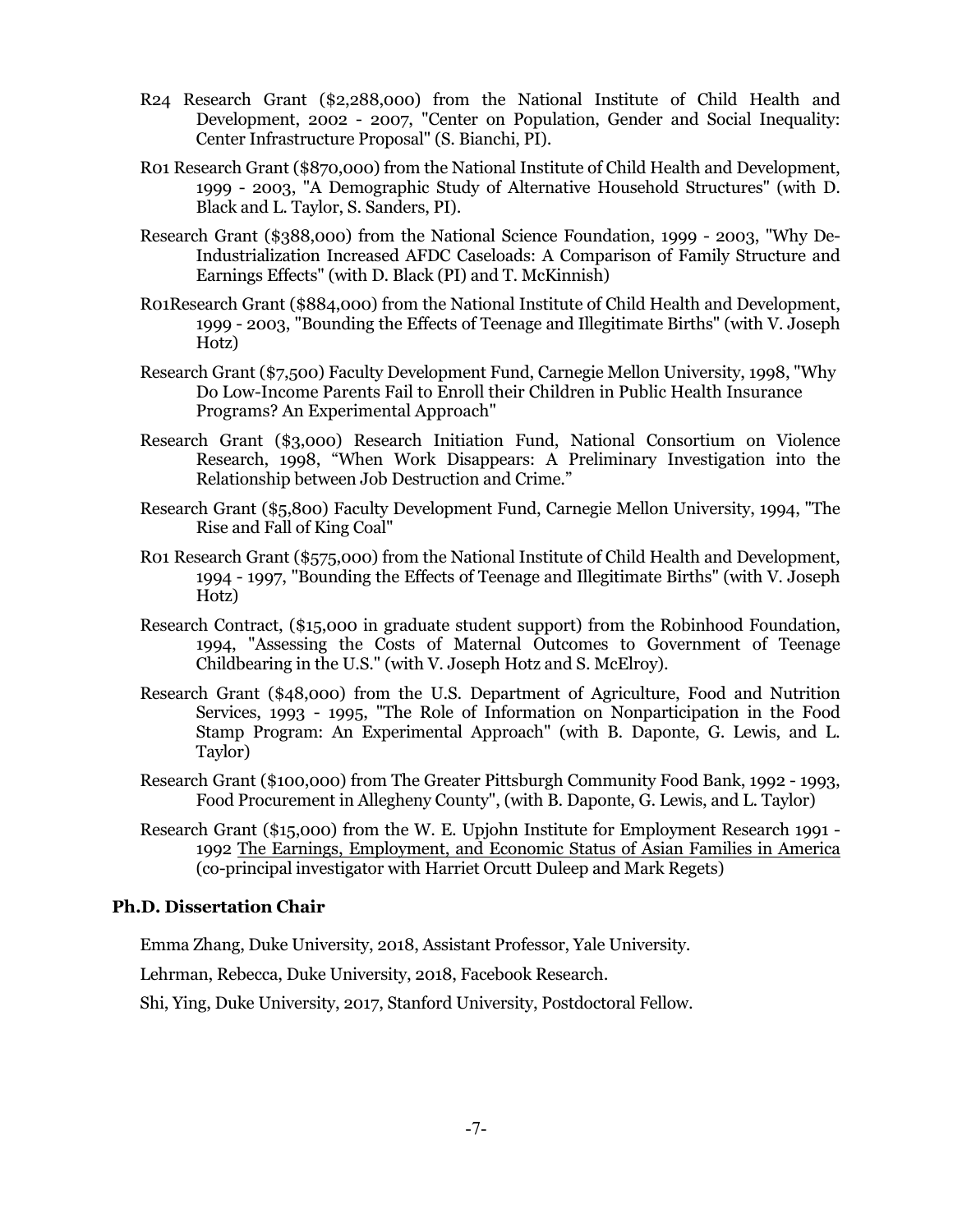- Gorsuch, Marina Mileo, Duke University, 2015, Assistant Professor Economics and Political Science, St. Catherine University.
- Rho, Deborah Tammy, Duke University, 2014, Assistant Professor of Economics, University of St. Thomas University
- Brown, Ryan, Duke University, 2014, Assistant Professor of Economics, University of Colorado- Denver
- Duch, Katherine, Duke University, 2013, Principal at One Minus Beta Analytics.
- Tang, Li, University of Maryland, 2008, Inter-American Development Bank (IDB).
- Trandafir, Mircea Stefan Associate professor, Department of Business and Economics, University of Southern Denmark.
- Bergstresser, Keith David, University of Maryland, 2009, Policy Analyst at Federal Deposit Insurance Corporation (FDIC).
- Wu, Xiaoyu, University of Maryland, 2008, Associate Professor, Central University of Finance and Economics, Beijing.
- Michaelides, Marios, University of Maryland, 2007, Associate Professor, Department of Economics Faculty of Economics and Management, University of Cyprus.
- Jacob, Marilyn, University of Maryland, 2006, Compliance Risk Analysis Division within Economics at the Office of the Comptroller of the Currency (OCC).
- Tristao, Ignez Miranda, University of Maryland, 2006 Inter-American Development Bank (IDB).
- Bohn, Sarah E., University of Maryland, 2005, Director of Research, Public Policy Institute of California (PPIC).
- Caceres-Delpiano, Julio, University of Maryland, 2005, Associate Professor of Economics, Carlos II de Madrid.
- Lewis, Jeffrey Thomas, University of Maryland, 2005, Associate Professor of Instruction, Northwestern University.
- Tran, Bac Viet, University of Maryland, 2004, Edgeworth Economics.
- Giolito, Eugenio Pedro, University of Maryland 2004, Associate Professor of Economics, Universidad Alberto Hurtado. Facultad de Economía y Negocios, Santiago, Chile..
- Kruger, Diana Isabel, University of Maryland 2003, Professor of Economics, Adolfo Ibañez Business School in Viña del Mar, Chile.
- Gary Gates, Carnegie Mellon University, 2000, Blachford-Cooper Distinguished Scholar and Research Director, Williams Institute, UCLA.
- McKinnish, Terra Greenwood, Carnegie Mellon University 1999, Professor and Chair, University of Colorado-Boulder.

### **Present Committee Work**

Ph.D. Program Director, Sanford School

Member of Search Committee for SSRI Director